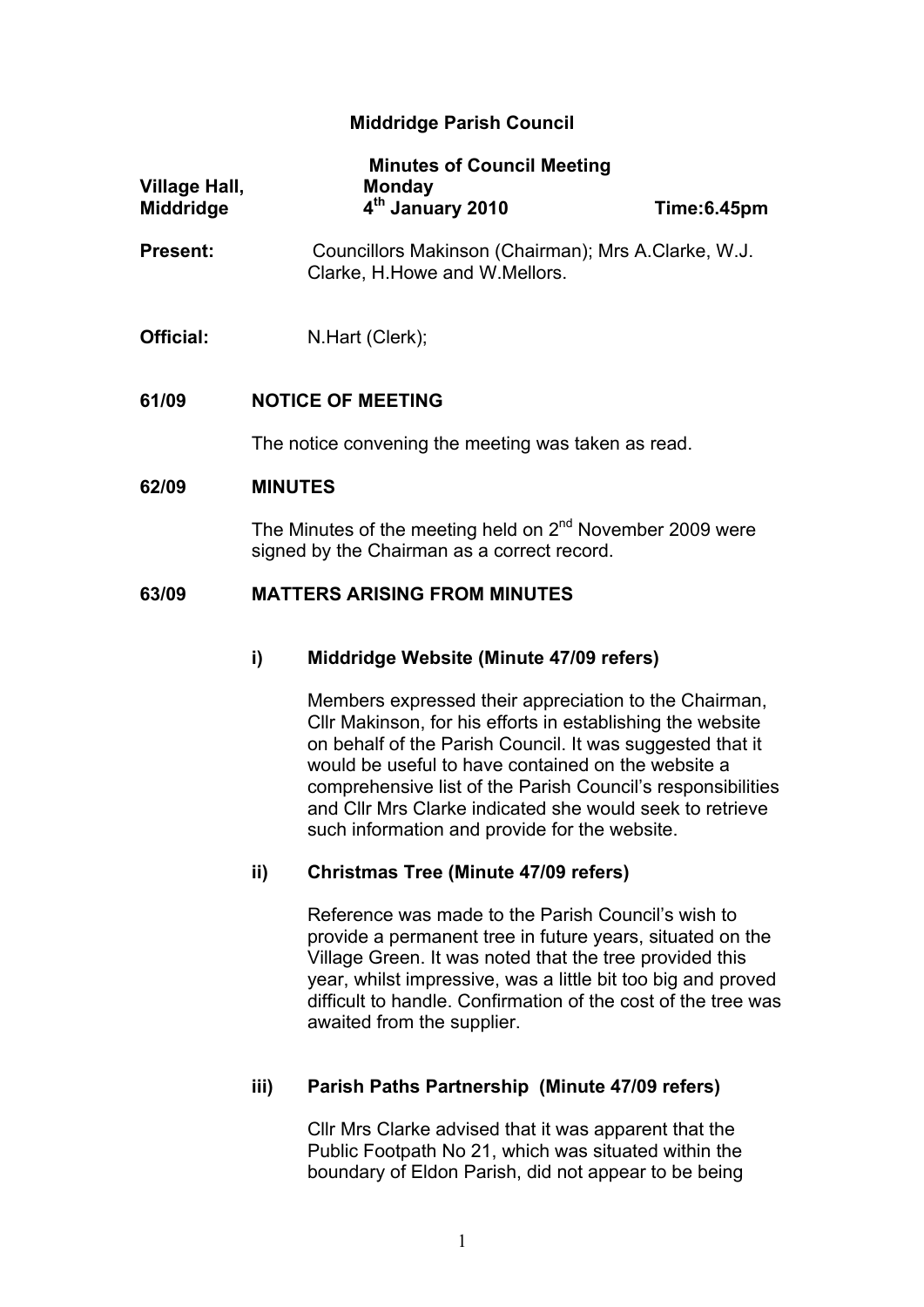maintained. It was therefore proposed that Cllr Mrs Clarke raise this issue with the relevant officer at DCC.

#### **64/09 ACCOUNTS FOR PAYMENT**

Members considered a schedule of Accounts for Payment; together with the agreed reimbursement of Cllr Mellors who had arranged payment of the costs associated with the last Chairman's Evening; and a proposed payment of £70 in respect of the individuals who maintained both the flower tubs and the War Memorial on behalf of the Parish Council. It was proposed that the Chairman arrange delivery of payment to the individuals concerned.

**RESOLVED** that the following accounts be approved for payment:-

| N.Hart               | Salary                          | £191.67 |
|----------------------|---------------------------------|---------|
| N.Hart               | Postage                         | £2.34   |
| <b>Cllr Makinson</b> | <b>WHSmith Voucher-R Sunday</b> | £10.00  |
| <b>Cllr Makinson</b> | Maintenance of Flower Tubs      | £70.00  |
| <b>CIIr Mellors</b>  | Chairman's Evening              | £141.60 |

(Councillors Howe and Makinson each declared a personal, prejudicial interest in respect of the proposed payment for maintenance of the flower tubs and War Memorial as they each were currently responsible for carrying out maintenance. Neither spoke nor voted during consideration of the item.)

#### **65/09 PARISH PRECEPT 2010/11**

Consideration was given to the Parish Precept for 2010/2011 based on the latest available financial information with regards to the Parish Council's accounts.

**RESOLVED** that the Parish Precept for 2010/2011 be set at £6,250.

## **66/09 GROUNDS MAINTENANCE & GENERAL REPAIRS**

i) Grounds Maintenance or General Repairs Issues

Consideration was given to the existing condition of the flower tubs maintained by members of the public on behalf of the Parish Council, which had begun to deteriorate with one having been totally demolished by a vehicle. It was proposed that replacement tubs be procured at a maximum cost of £30 per tub, preferably in a black finish.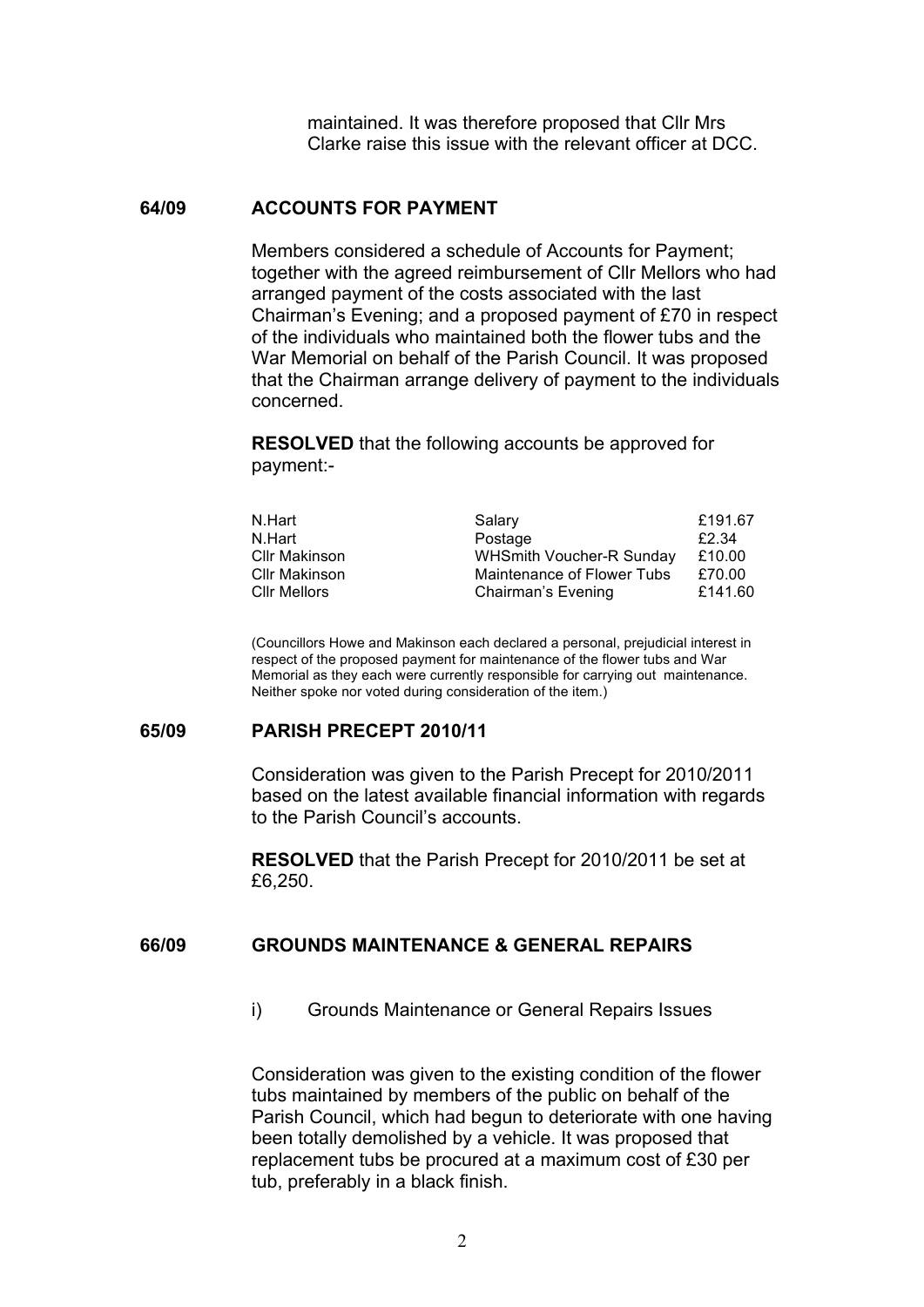**RESOLVED** that Clllr Makinson be authorised to carry out the procurement of replacement flower tubs, as identified.

ii) Parish Paths Partnership 2010/11

Consideration was given to participation in the Durham County Council Parish Paths Partnership scheme for 2010/2011. Should participation continue, it was proposed that the number of cuts be increased to three so as to ensure that the paths were clear of vegetation all year round.

It was proposed that an invitation to quote be extended to the contractors previously approved by DCC, and that any quotations received be considered at the next meeting with a view to a preferred contractor being identified and thereafter a formal Parish Paths application be submitted to DCC.

Reference was also made to problems associated with anti social behaviour on the public footpath to the rear of 10 Houses at Walker Lane. It was noted that residents had again raised the subject of a gate access being installed to alleviate the problem, and prevent any unauthorised vehicular access, but maintain access for the public, including the disabled, as well as its use as a bridleway. This solution had previously been suggested to DCC by the Parish Council some years ago, however DCC had felt unable to proceed with the scheme due to problems associated with the necessary access required by the adjacent land and property holders and the costs involved in purchasing such a gate. It was suggested however that the issue be again raised with the Public Rights of Way Officer at DCC in the hope that the issue could again be reconsidered.

# **RESOLVED** that:-

- 1. The Clerk be authorised to invite quotations from the following contractors based on an enhanced specification of three cuts during the term of the contract:-
- I.H
- $T C W$
- 2. The problems associated with the public footpath at Walker Lane to the rear of 10 Houses, be referred to the Public Rights of Way Officer at DCC.

# **67/09 EXCLUSION OF THE PRESS AND PUBLIC**

**RESOLVED** that the press and public be excluded from the meeting for the following item of business on the grounds that it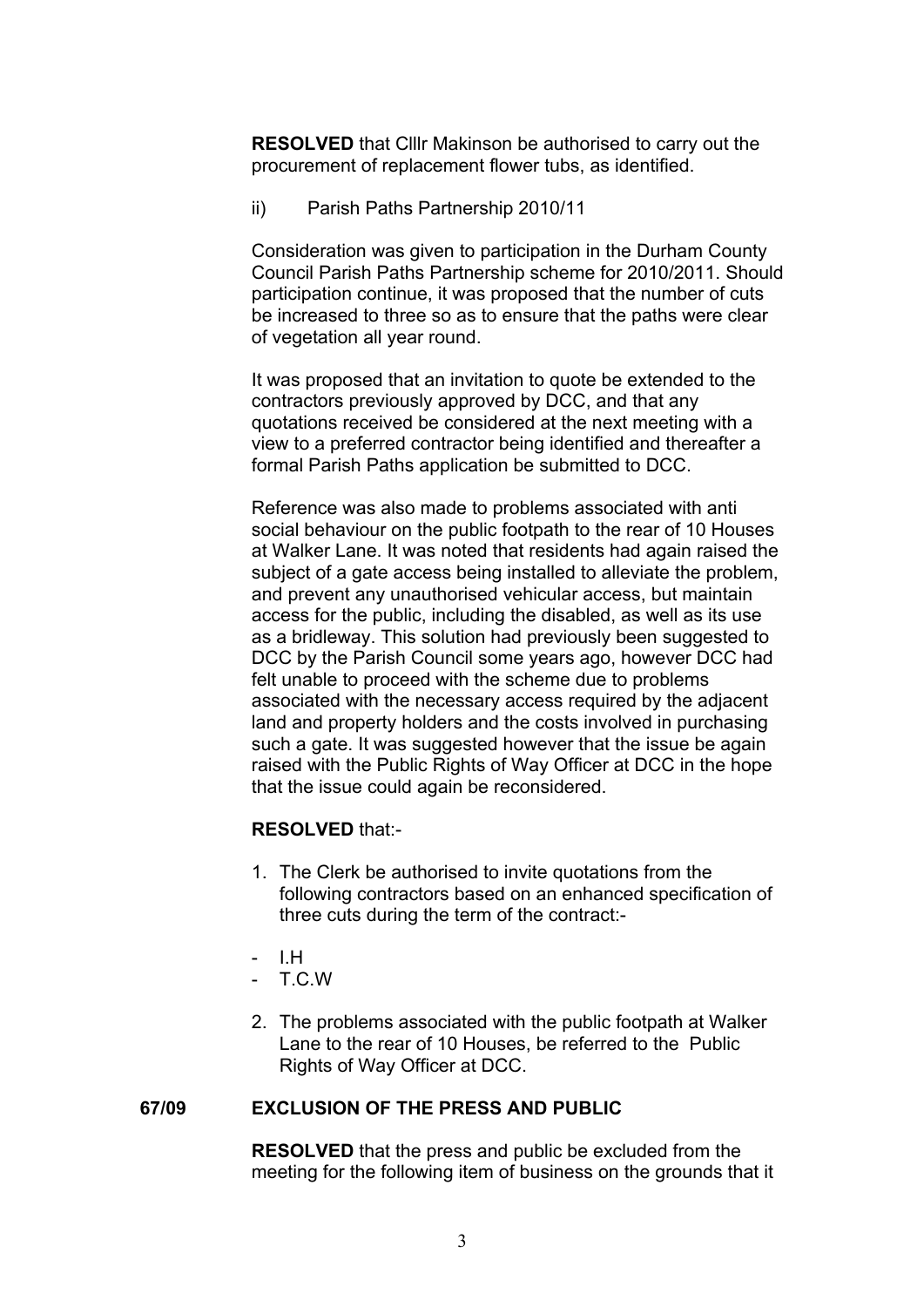involved the likely disclosure of exempt information as defined in Paragraphs 1,2 & 3 of Part 1 of Schedule 12A of the Local Government Act 1985.

### **68/09 GROUNDS MAINTENANCE CONTRACT 2010/11**

Consideration was given to the award of the Parish Council's Grounds Maintenance Contract for 2010/2011 following the receipt of three invited quotations.

**RESOLVED** that the Parish Council's Grounds Maintenance contract be awarded to CEW in accordance with the submitted terms.

**The meeting then continued in public session.**

# **69/09 PROPOSED DISPOSAL OF ALLOTMENTS BY DURHAM COUNTY COUNCIL, MIDDRIDGE**

No further progress had been noted following GAMP's indication of support for the Parish Council to acquire the future ownership and maintenance responsibility for the allotments from DCC. A further meeting of GAMP was to be held on  $28<sup>th</sup>$  January 2010, and Cllr Mrs Clarke advised that she would enquire there as to whether any progress had been made.

(Councillor Makinson declared a personal, non-prejudicial interest in respect of the above item as a result of being a current allotment holder.)

### **70/09 PLANNING APPLICATIONS**

Consideration was given to the following planning application received:-

-Application to Regularise Unauthorised Building Works Including Longer projection, Increased Width of Rear Projection and Altered Roof Pitch- 38 Southside, Middridge .

The Clerk advised that on-line details for the application had not been available on DCC's website, making it impossible to provide members with any clarity regarding the application. It was proposed that an extension to the time limit given for commenting on the application be requested from DCC; and that members reconvene at the earliest opportunity to consider the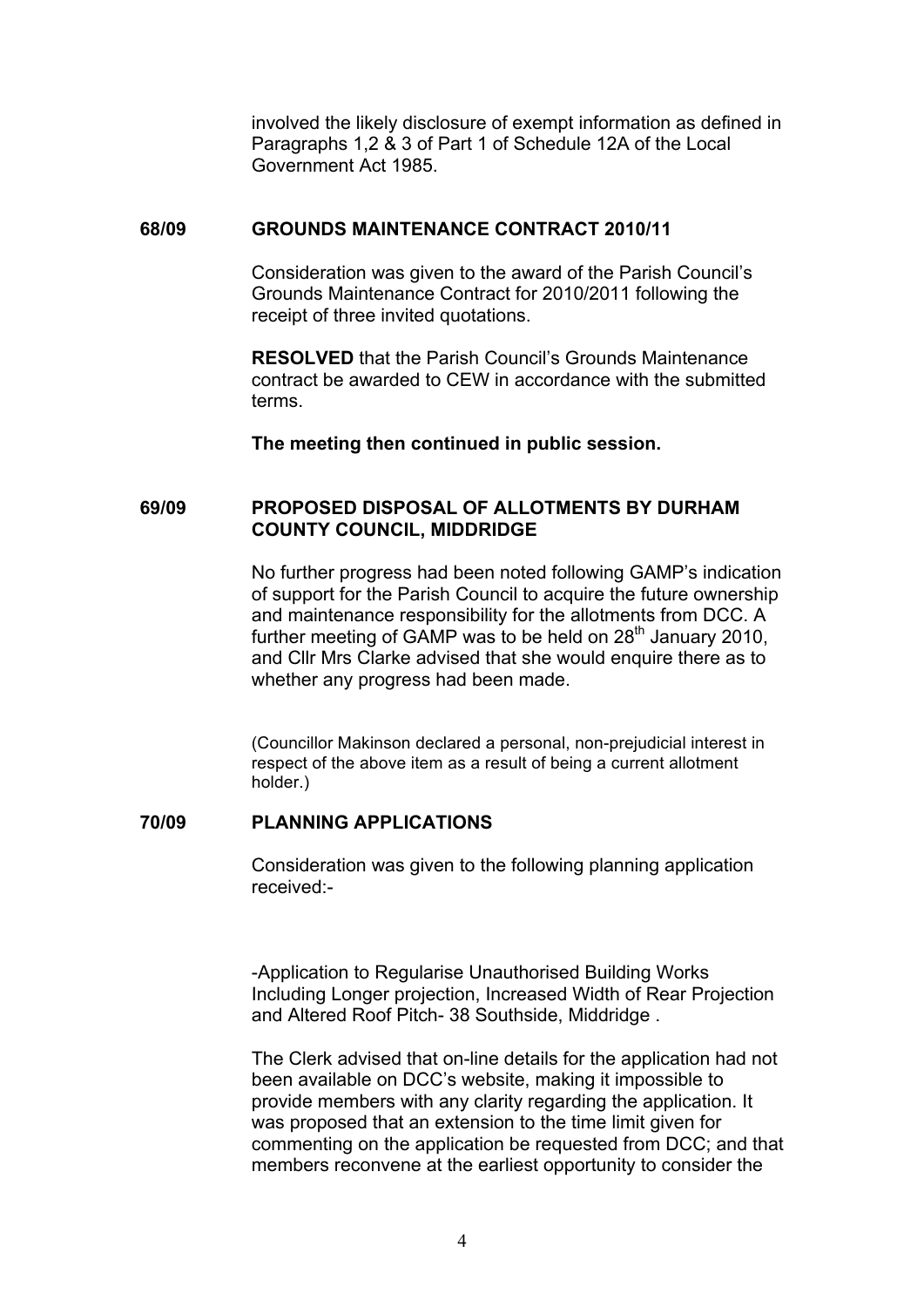application and forward comments on to the Clerk for submission to DCC.

**RESOLVED** that DCC be advised of the Parish Council's comments as outlined above, and members give further consideration to the above application at the earliest opportunity.

#### **71/09 CHILDRENS' PLAY AREA**

Consideration was given to the Clerk's monthly inspection report regarding the condition of the play area and equipment. It was noted that due to the current adverse weather conditions, it had proven impossible for the Clerk to carry out an adequate inspection at the beginning of this month. It was therefore proposed that an inspection be deferred until such time as the weather conditions allowed.

**RESOLVED** that the report be noted.

### **72/09 GENERAL CORRESPONDENCE**

The following correspondence was noted:-

i) DCC/CDALC-Local Councils Charter Event-Saturday 16<sup>th</sup> January 2010

Councillor Makinson to attend.

ii) DCC Admission Arrangements

The Parish Council's previous comments in respect of its strongly held desire that parents be afforded the right to send their children to the nearest school, be reiterated to DCC.

### **73/09 GAMP- AREA ACTION PARTNERSHIP-FEEDBACK**

Consideration was given to feedback from the GAMP Area Action Partnership event held on 1<sup>st</sup> December 2009. Particular reference was paid to the success of the many youth projects, including those over the Xmas period.

An update was also provided as to the likely timescale for commencement of the environmental projects earmarked for the Milennium Hedge and to provide fixed table/seating within the Children's Play Area.

**RESOLVED** that the report be noted.